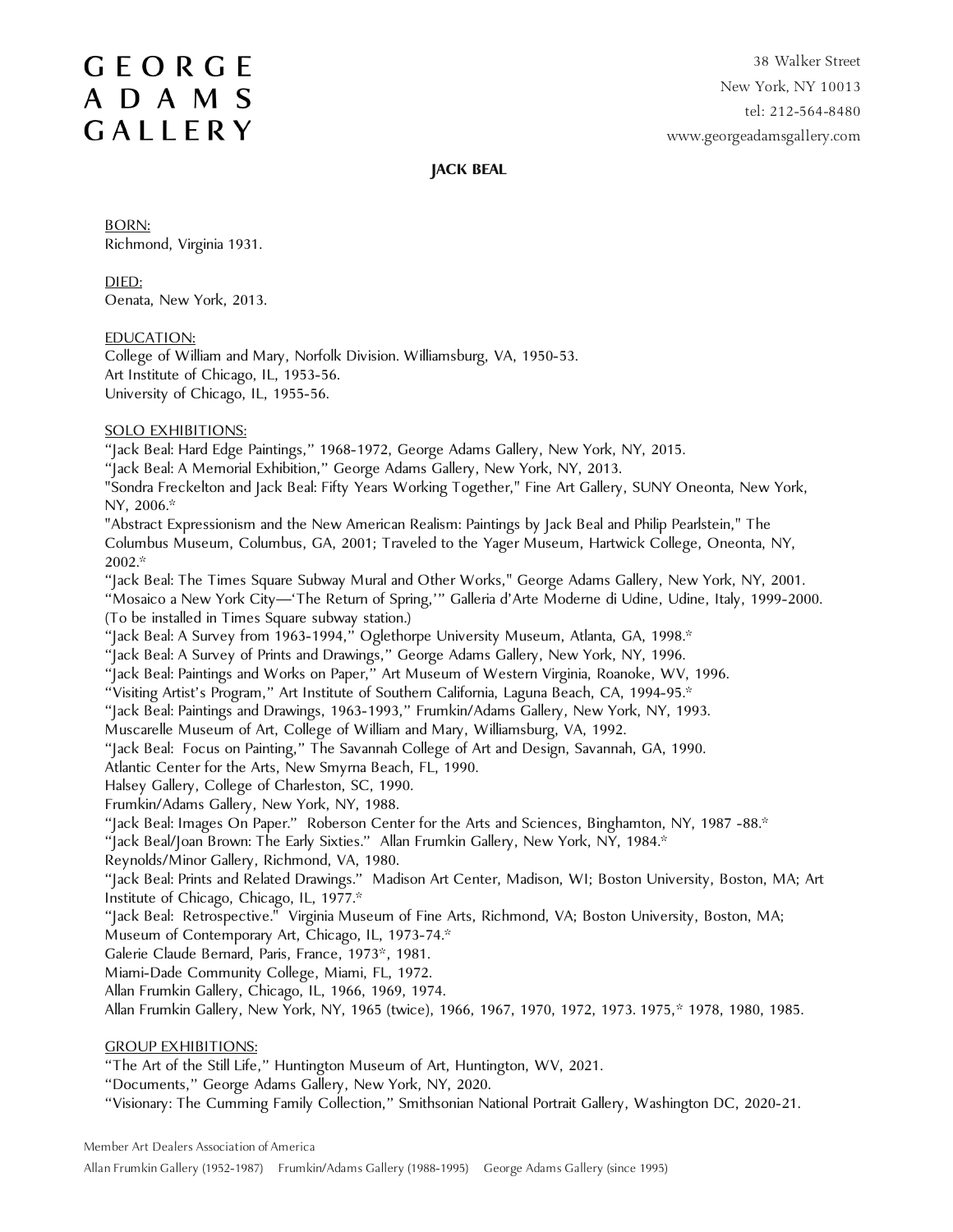38 Walker Street New York, NY 10013 tel: 212-564-8480 www.georgeadamsgallery.com

"Pastels & Drawings," Huntington Museum of Art, Huntington, WV, 2020.

"Eye to I: Self-Portraits from 1900-Today," National Portrait Gallery, Washington DC, 2018-19.

"30 Years: Frumkin/Adams – George Adams Gallery," George Adams Gallery, New York, NY, 2018.

"Mr. Unatural and Other Works from the Allan Frumkin Gallery (1952-1987)," Venus Over Manhattan, New York, NY, 2018.

"Four Realists: Beal, Gillespie, Leslie, Valerio," George Adams Gallery, New York, NY, 2017.

"Introspective: A Show of Artists' Self Portraits" BravinLee Programs, New York, NY, 2016.

"Jack Beal, Alfred Leslie, and Philip Pearlstein and the Emergence of a New Realism: Paintings and Drawings, 1960

– 1990," George Adams Gallery, New York, NY, 2012.

"Everyday Things: Contemporary Works of Art from the Collection." Museum of Art, Rhode Island School of Design, Providence, RI, 2012.

"Treasures from the Vault," Eleanor D. Wilson Museum, Roanoke, VA 2012.

"Summer Group Show." George Adams Gallery, New York, 2009.

"Scrutiny: Artists' Self Portraits," Suzanne H. Arnold Art Gallery, Lebanon Valley College, Annville, PA, 2008.

"Inside/Outside," George Adams Gallery, New York, NY, 2007.

"Group Show." George Adams Gallery, New York, NY, 2006.

"Multiple Artists." George Adams Gallery, New York, NY, 2003.

"The Contemporary Tableau: Beal, Goodman, Leslie, and Witkin." Polk Museum of Art, Lakeland, FL, 2003.\*

"The Perception of Appearance: A Decade of Contemporary Figurative Drawing." Frye Art Museum, Seattle, WA, June 29-Septeber 22, 2002.\*

"Doors: Image and Metaphor in Contemporary Art." New Jersey Center for Visual Arts, Summit, NJ, 2002.

"Me. Myself & I." George Adams Gallery, New York, NY, 2002.

"Real (ist) Men." Selby Gallery, Ringling School of Art and Design, Sarasota, FL. 2001-2002.

"Spectrum 2001." Hunter Museum of American Art, Chattanooga, TN, 2001

"20<sup>th</sup> Century American Landscapes from the Metropolitan Museum of Art." New York State Museum, Albany, NY, 2001.

"A Century of American Woodcuts." Jane Haslem Fine Arts, Washington DC, 2001.

"The Virginia Landscapes." Virginia Historical Society, Richmond, VA, 2000-2001.

"The Figure: Another Side of Modernism." Snug Harbor Cultural Center, Staten Island, NY, 2000-2001.

"2000 Collector's Show." Arkansas Arts Center, Little Rock, AR, 2000.

"The Art of Collecting." Flint Institute of Arts, Flint, MI, 2000.

"Realism Today." John Pence Gallery (through American Artist magazine), San Francisco, CA, 2000.

"Green Woods & Crystal Waters: The American Landscape Tradition." The Philbrook Museum of Art, Tulsa,

Oklahoma; the John and Mabel Ringling Museum of Art, Sarasota, FL; the Davenport Museum of Art, IA, 1999- 2000.\*

"25 Works for 25 Years: A Quarter Century of Art at 3M." Concourse Gallery, 3M, St. Paul, MN, 1999.

"Contemporary American Realist Drawings from the Jalane and Richard Davidson Collection." The Art Institute of Chicago, IL, 1999.\*

"American Abstraction/American Realism: The Great Debate." Susquehanna Art Museum, Harrisburg, PA, 1999. "Art About Art." George Adams Gallery, New York, NY, 1999.

"Twentieth Century American Drawings from the Arkansas Arts Center Foundation Collection." The Arkansas Arts Center, Little Rock, AR; Sunrise Museum, Charleston, WV; Philharmonic Center for the Arts, Naples, FL; Fort Wayne Museum of Art, IN; Knoxville Museum of Art, TN; Boise Art Museum, ID; Mobile Museum of Art, AL; Art Museum of Southeast Texas, Beaumont, TX; Art Museum of South Texas, Corpus Christi, TX; Joslyn Art Museum, Omaha, NE; Kalamazoo Institute of Arts, MI, 1998-2000.\*

"Illumination." George Adams Gallery, New York, NY, 1998.

"Extensions: Aspects of the Figure." Joseloff Gallery, Hartford Art School, Hartford, CT, 1998.

"Annual Collector's Show." Arkansas Arts Center, Little Rock, AR, 1998.

"Shattering the Southern Stereotype." Longwood Center for the Visual Arts, Farmville, VA, 1998.

"1997 Collector's Show." Arkansas Arts Center, Little Rock, AR, 1997-98.

"Dramatic Realism: The New Baroque." Southern Alleghenies Museum of Art, Loretto, PA, 1997.\*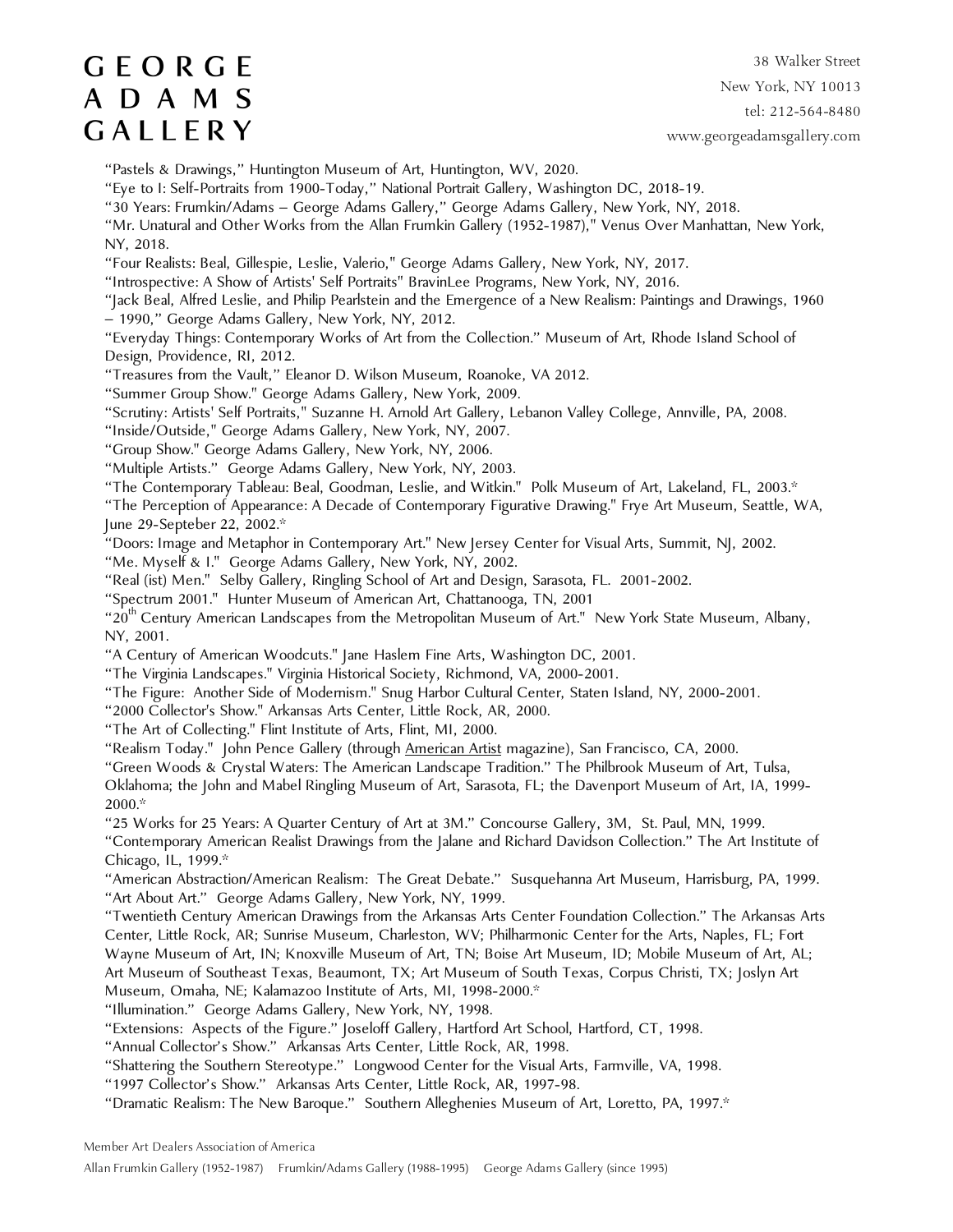38 Walker Street New York, NY 10013 tel: 212-564-8480 www.georgeadamsgallery.com

"A Show of Hands." George Adams Gallery, New York, NY, 1997.

"Mixing Business with Pleasure." Sawhill Gallery, James Madison University, Harrisonburg, VA, 1997.

"1996 Collector's Show." Arkansas Arts Center, Little Rock, AR, 1996.

" It Figures." SFA Gallery, Nacogdoches, TX, 1996.

"Going Places." George Adams Gallery, New York, NY, 1996.

"Health, Happiness, and Wholeness in Twentieth Century Art." New York Academy of Sciences, New York, NY;

University Art Museum, SUNY, Binghamton, NY, 1996.\*

"Meysa McMein Purchase Awards." The Whitney Museum of American Art, New York, NY, 1996.

"American Academy Invitational Exhibition of Painting and Sculpture." American Academy of Arts and Letters, New York, NY, 1995, 1996.

"Contemporary Virginia Realism." Second Street Gallery, VA, 1995.\*

"American Realism & Figurative Painting." Cline Fine Art Gallery, Santa Fe, NM, 1994.\*

"Around the House." Frumkin/Adams Gallery, New York, NY, 1994.

"Self-Portrait: The Changing Self." New Jersey Center for the Visual Arts, Summit, NJ, 1993.

"Large Scale Drawings." Frumkin/Adams Gallery, New York, NY, 1992.

"New American Figure Painting." Contemporary Realist Gallery, San Francisco, CA, 1992.

"40th Anniversary Exhibition." Frumkin/Adams Gallery, New York, NY, 1992.\*

"Contemporary American Realism." Broden Gallery, Madison, WI, 1992.

"I, Myself & Me: Twentieth Century and Contemporary Self Portraits." Midtown Payson Galleries, New York, NY, 1992.

"The Landscape in Twentieth-Century American Art: Selections from the Metropolitan Museum of Art," Philbrook Museum of Art, Tulsa, OK; Center for the Fine Arts, Miami, FL; Joslyn Art Museum, Omaha, NE; Tampa

Museum of Art, Tampa, FL; Greenville County Museum of Art, Greenville, SC; Madison Art Center, Madison, WI, 1991-92.\*

"American Realism and Figurative Art: 1955-1990." Myagi Museum; Sogo Museum of Art, Yokohama; Tokushima Modern Art Museum; Museum of Modern Art, Shiba, Otsu; Kochi Prefectural Museum of Folk Art, Japan, 1991- 1992.

"Common Objects." Museum of Modern Art, New York, NY, 1991.

"Images in American Art, 1960-1990." Southern Alleghenies Museum of Art, Loretto, PA, 1991.

"Intimate Interiors." First Street Gallery, New York, NY, 1991.

"Invitational Exhibition of Painting and Sculpture." American Academy and Institute of Arts and Letters, New York, NY, 1991.

"20th Century Flower Painting." Museum of Art, Fort Lauderdale, FL, 1991.

"Landscape on Paper." Graham Modern, New York, NY, 1990.

"Objects Observed: Contemporary Still-Life." Gallery Henoch, New York, NY, 1990.

"The Figure." Arkansas Arts Center, Little Rock, AR, 1990.\*

"A Contemporary Art Auction to Benefit Very Special Arts," Christie's, New York, NY, 1989.\*

"American Figuration: The 1950's and 1960's." Rena Bransten Gallery, San Francisco, CA, 1989.

"Food for Thought." Lintas: Worldwide at One Dag Hammarskjold Plaza, New York, NY 1989.

"Made In America." Virginia Beach Arts Center, VA, 1989.

"Realist Drawings." Frumkin/Adams Gallery, New York, NY, 1989.

"Portraits and Self-Portraits." Alice Simsar Gallery, Ann Arbor, MI, 1989.

"Small Works by Gallery Artists." Frumkin/Adams Gallery, New York, NY, 1989.

"Realism Now." Judy Youens Gallery, Houston, TX, 1988.

"Contemporary Interpretive Landscape." Sewall Art Gallery, Rice University, Houston, TX, 1988.\*

"Looking Ahead." University of Nebraska-Lincoln Department of Art, Lincoln, NE, 1987-88.

"Realism Today: American Drawings from the Rita Rich Collection." National Academy of Design, New York, NY, 1987-88.\*

"Contemporary Still Life." Vault Gallery, The Boston Company, Boston, MA, 1987-88.

"Frivolity and Mortality: The Tradition of Vanitas In Contemporary Painting." Sherry French Gallery, New York, NY, 1987.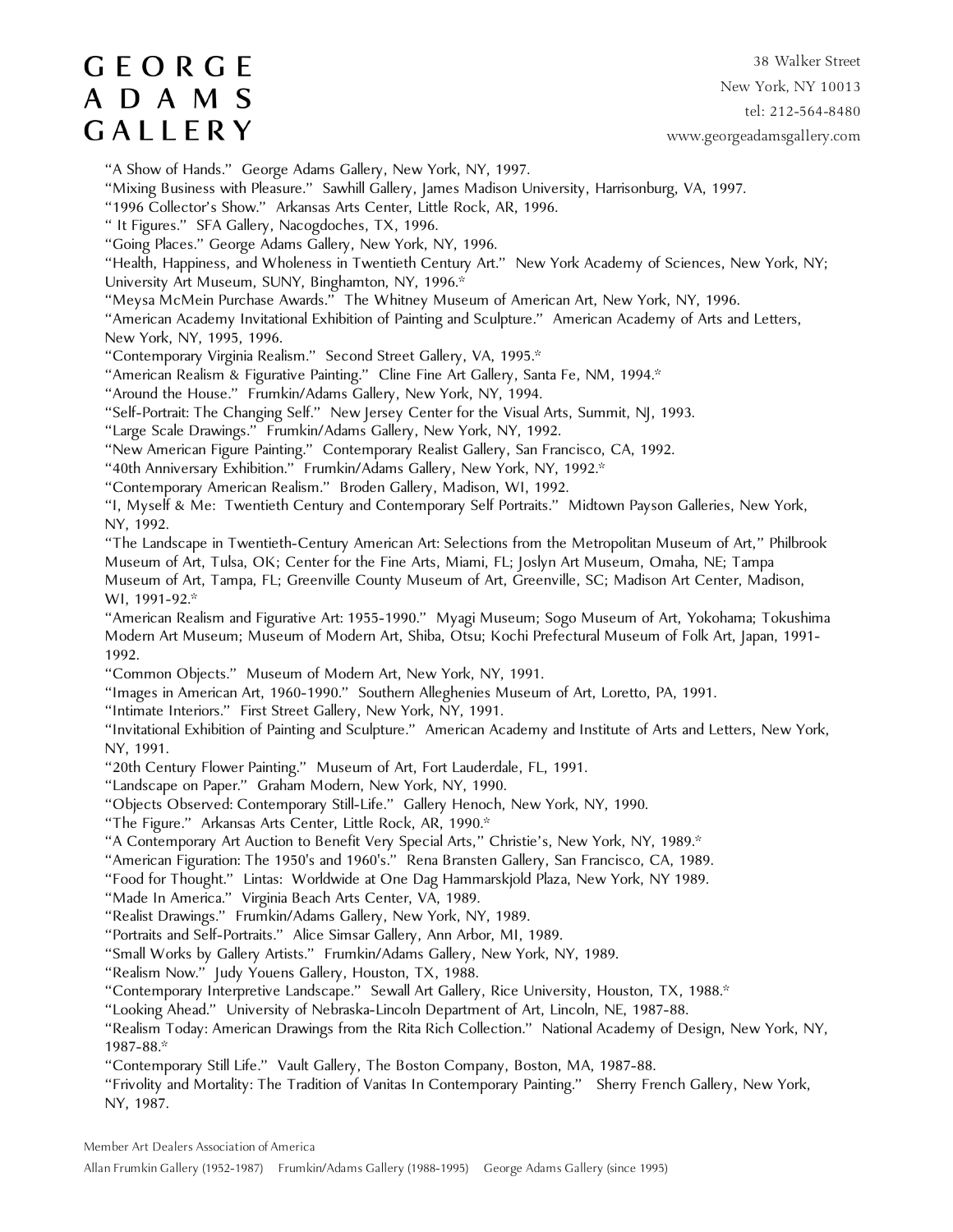38 Walker Street New York, NY 10013 tel: 212-564-8480 www.georgeadamsgallery.com

"Landscape, Seascape, Cityscape." Contemporary Arts Center, New Orleans, LA, 1986.

"A Feast For the Eyes." Allentown Art Museum, Allentown, PA, 1986.

"Accurate Depictions? Figurative Realist Paintings." Bowling Green State University Art Gallery, OH, 1986.\*

"20th Century American Drawings: The Figure in Context." International Exhibitions Foundation, Washington, DC, 1986.\*

"Interiors in Paint: Works by Thirty-three Artists." One Penn Plaza, New York, NY, 1986.

"American Realism: Twentieth-Century Drawings and Watercolors in the Glenn C. Janss Collection." San

Francisco Museum of Modern Art, CA; DeCordova and Dana Museum and Park, Lincoln, MA; Archer M.

Huntington Art Gallery, University of Texas, Austin, TX; Mary & Leigh Block Gallery, Northwestern University,

Evanston, IL; Wichita Art Museum, Wichita, KS, 1985-87.\*

"Drawings." Reynolds/Minor Gallery, Richmond, VA, 1985.

"Contemporary American Still-Life: Works by Forty-six Artists." One Penn Plaza, New York, NY, 1985.

"American Realism: The Precise Image." Isetan Museum, Tokyo, Japan, 1985.\*

"Holiday Fare: Contemporary artists portray food." G.W. Einstein Company, New York, NY, 1985.

"Artists Choosing Artist." Artists' Choice Museum, New York, NY, 1985.

"Pastels." Nohra Haime Gallery, New York, NY, 1985.

"Fortissimo! Thirty Years from the Richard Brown Baker Collection of Contemporary Art." Art Museum, Rhode Island School of Design, Providence, RI, 1985.\*

"American Art Today: Still Life." Art Museum, Florida International University, Miami, FL, 1985.\*

"Recent American Portraiture." Robert Schoelkopf Gallery, New York, NY, 1985.

"Images and Imagery: Works on Paper." Art Gallery, Pace University, New York, NY, 1984.

"New Realism: Behind the Scenes, Small Paintings and Preliminary Sketches." College of the Mainland, Texas City, TX, 1984.\*

"The Artist's Studio in American Painting." Allentown Art Museum, Allentown, PA, 1984.\*

"The Folding Image: Screens by Western Artists of the Nineteenth and Twentieth Centuries," National Gallery of Art, Washington D.C.; Yale University Art Gallery, New Haven, CT, 1984.\*

"American Still-Life: 1945-83," Contemporary Art Museum, Houston, TX, 1983.\*

"Jones Road Print Shop and Stable: 1971-81," A Catalogue Raisonné" Madison Art Center, Madison, WI, 1983.\*

"American Realism, 1930's/1980's: A Comparative Perspective." Summit Art Center, Summit, NJ, 1983.\*

"New Portraits: Behind Faces." The Dayton Art Institute, Dayton, OH, 1983.\*

"Perspectives on Contemporary American Realism: Works of Art on Paper from the Collection of Jalane and Richard Davidson." Pennsylvania Academy of the Fine Arts, Philadelphia, PA; The Art Institute of Chicago, IL, 1983.\*

"New York, New Art: Contemporary Paintings from New York Galleries." Delaware Art Museum, Wilmington, DE, 1983.

"An Appreciation of Realism." Munson-Williams-Proctor Institute, Utica, NY, 1982.\*

"Contemporary Realism," Brainerd Art Gallery, State University College of Arts and Sciences, Potsdam, NY; Plaza Gallery, State University Plaza, Albany, NY, 1982.\*

"The Human Figure in Contemporary Art," Contemporary Arts Center, New Orleans, LA, 1982.\*

"Focus on the Figure: Twenty Years." Whitney Museum of American Art, New York, NY, 1982.\*

"Selections from the Dennis Adrian Collection," Museum of Contemporary Art, Chicago, IL, 1982.\*

"Still-Life Today," circulated by the Gallery Association of New York State to Michael C. Rockefeller Gallery, State University College at Fredonia, NY; Tyler Art Gallery, State University at Osqego, NY; Root Art Center, Hamilton College, Clinton, NY; College of St. Rose, Albany, NY; Skidmore College, Saratoga Springs, NY; Federal Reserve Bank of New York, New York, NY; Hudson River Museum, Yonkers, NY; Prendergast Library Art Gallery, Jamestown, NY; Hyde Collection, Glens Falls, NY; Federal Reserve Board, Washington D.C., 1981-83.\*

"Inside Out: The Self Beyond Likeness." Newport Harbor Art Museum, Newport, CA; Portland Art Museum, OR; Joslyn Art Museum, Omaha, NE, 1981-82.\*

"Real/Really Real/Super Real." San Antonio Museum of Art, San Antonio, TX; Indianapolis Museum of Art, Indianapolis, IN; Tucson Museum of Art, Tuscon, AZ; Museum of Art, Carnegie Institute, Pittsburgh, PA,1981- 82.\*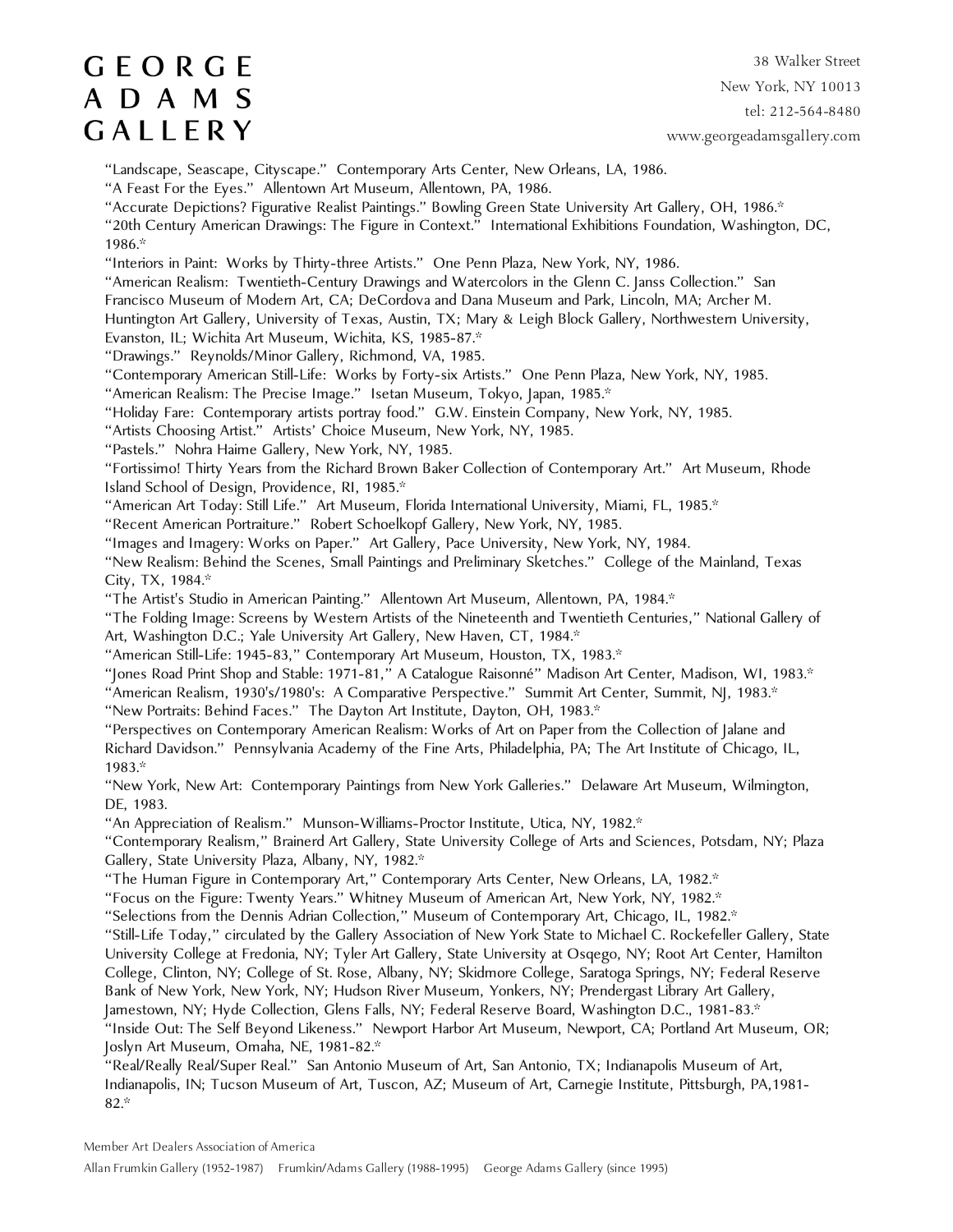38 Walker Street New York, NY 10013 tel: 212-564-8480 www.georgeadamsgallery.com

"Contemporary American Realism Since 1960." Pennsylvania Academy of the Fine Arts, Philadelphia, PA; Virginia Museum of Fine Arts, Richmond, VA; Oakland Museum of Art, Oakland, CA, 1981-82.\*

"The American Landscape: New Developments." Whitney Museum of American Art, Greenwich, CT, 1981.\*

"A Feast for the Eyes." Heckscher Museum, New York, NY, 1981.\*

"45<sup>th</sup> Annual Midyear Show," Butler Institute of American Art, Youngstown, OH, 1981.\*

"Masters of American Realism," Fort Wayne Museum of Art, Fort Wayne, IN, 1981.\*

"New Dimensions in Drawing," Aldrich Museum of Contemproary Art, Ridgefield, CT, 1981.\*

"Realist Drawings," Allan Frumkin Gallery, New York, NY 1981.\*

"Across the Nation," National Collection of Fine Arts, Smithsonian Institution, Washington D.C.; Hunter Museum of Art, Chattanooga, TN, 1980-81.\*

"American Drawings in Black and White." Brooklyn Museum, Brooklyn, NY, 1980-81.

"American Realism and the Industrial Age," Cleveland Museum of Art, Cleveland, OH; Kenneth C. Beck Center for the Cultural Arts, Lakewood, OH; Columbus Museum of Art, Columbus, OH, 1980-81.\*

"Aspects of the 70's: Directions in Realism." Danforth Museum, Framingham, MA, 1980.\*

"Brooke Alexander: A Decade of Print Publishing, 1968-77," Delaware Art Museum, Wilmington, DE, 1980.

"Realism and Metaphor." College of Fine Arts, University of South Florida, Tampa, FL, 1980.\*

"American Realism of the 20th Century." Morris Museum of Arts and Sciences, Morristown, NJ, 1980.

"Late 20th Century Art from the Sydney and Frances Lewis Foundation." Madison Art Center, Madison, WI, 1980.\*

"Realism/Photorealism," Philbrook Art Center, Tulsa, OK, 1980.\*

"American Figure Painting, 1950-1980." The Chrysler Museum, Norfolk, VA, 1980.

"The Figurative Tradition," Whitney Museum of American Art, New York, NY, 1980.\*

"The 1970s: New American Painting Curated by the New Museum of Contemporary Art," New Museum, New York, 1979-80.\*

"Picturâ nova în America deceniului al optulea," exhibition circulated in Europe by New Museum of Contemporary Art, New York, NY 1979-80.\*

"100 Artists 100 Years: Centennial Exhibition," Art Institute of Chicago, IL, 1979-80.\*

"Four Realist Artists Selected by Jack Beal and Alex Katz," Dorothy Rosenthal Gallery, Chicago, IL, 1979-80.

"Artists' Choice Museum Prospectus and Benefit Exhibition." Artists' Choice Museum, New York, NY, 1979.\*

"Pictura Noua in American Deceniului al Optulea." New Museum, New York, NY, 1979.\*

"American Portraits of the Sixties & Seventies." Aspen Center for the Visual Arts, Aspen, CO, 1979.\*

"The Pastel in America." Odyssia Gallery, New York, NY; Grand Rapids Art Museum, Grand Rapids, MI, 1979.

"Works on Paper." Allan Frumkin Gallery, New York, NY, 1979.

"The Big Still-Life." Allan Frumkin Gallery, New York, NY; University of Virginia, Richmond, VA; Boston University Art Gallery, Boston, MA, 1979.\*

"The Opposite Sex: A Realist Viewpoint." Art Gallery, University of Missouri, Kansas City, MO, 1979.

"American Tradition and the Image of Post-Modern Man in Contemporary Painting, Drawing and Sculpture." University of Virginia Art Museum, Charlottesville, VA, 1979

"Seven on the Figure." Pennsylvania Academy of the Fine Arts, Philadelphia, PA, 1979.\*

"Figurative/Realist Art." Artists' Choice Museum, New York; Allan Frumkin Gallery, New York, NY; Terry Dintenfass Gallery, New York, NY; Fischbach Gallery, New York, NY; Kornblee Gallery; Brooke Alexander Gallery, New York, NY; Marlborough Gallery, New York, NY, 1979\*

"An Invitational Drawing Show." The DePauw University Art Center, Greencastle, IN, 1978.\*

"Graphica Creativa," Alvar Aalto Museum, Museum of Central Finland, Jyväskylä, Finland, 1978.\*

"Return to Realism: Four from the Allan Frumkin Gallery," Meadow Brook Art Gallery, Oakland University, Rochester, MI, 1978.\*

"American Drawing: 1927-1977." Minnesota Museum of Art, St. Paul, MN, 1977.\*

"Collectors Collect Contemporary: A Selection from Boston's Collections," Institute of Contemporary Art, Boston, MA, 1977.\*

"The Book as Art," Fendrick Gallery, Washington D.C., 1977.\*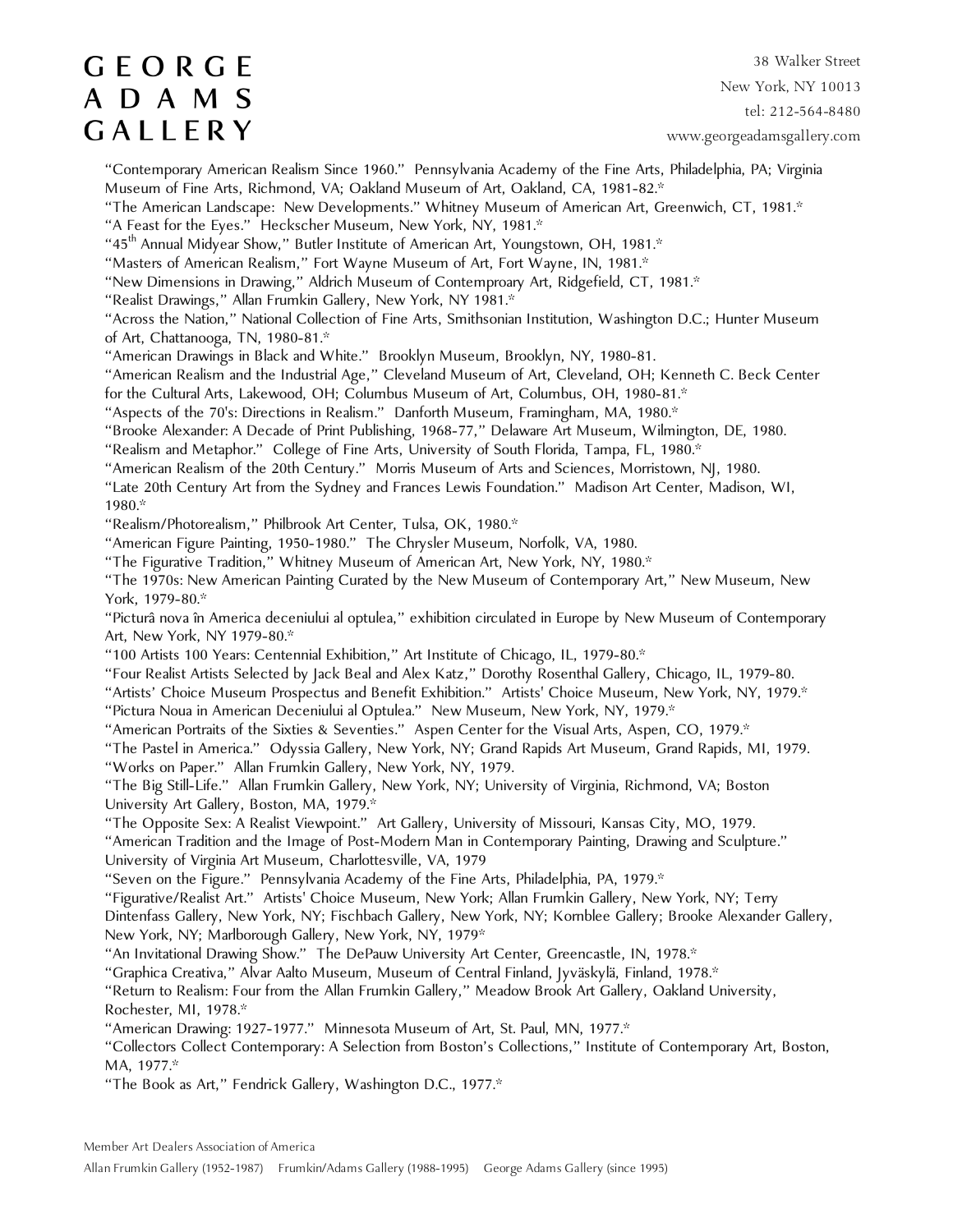38 Walker Street New York, NY 10013 tel: 212-564-8480 www.georgeadamsgallery.com

"Artists Choice, Figurative Art in New York." Green Mountain Gallery, Bowery Gallery, New York, NY; Prince Street Gallery, New York, NY; First Street Gallery, New York, NY; SoHo Center for Visual Artists, New York, NY, 1976-77.\*

"30 Years of American Printmaking." Brooklyn Museum, Brooklyn, NY, 1976-77.

"America '76." (organized by U.S. Department of the Interior) Corcoran Gallery, Washington, DC; Wadsworth Atheneum, Hartford, CT; Fogg Art Museum, Harvard University, Cambridge, MA; Institute of Contemporary Art, Boston, MA; The Brooklyn Museum, Brooklyn, NY, 1976- 78.\*

"The Figure in Drawing Now." Bennington College, Bennington, VT, 1976.

"Visions: Painting and Sculpture, Distinguished Alumni 1945 to the Present." The School of the Art Institute of Chicago, IL, 1976.\*

"Washington Print Club: Member's Show," Washington D.C., 1976.\*

"American Realists: Watercolors and Drawings." Meisel Gallery, New York, NY, 1975.

"Davidson National Print and Drawings Competition," Stowe Gallery, Davidson College, Davidson, NC, 1975.\*

"Drawings: Techniques and Types," Benton Museum, University of Connecticut, Storrs, CT, 1975\*

"Portrait Painting, 1970 - 1975." Allan Frumkin Gallery, New York, NY, 1975.\*

"Candid Painting: American Genre, 1950 - 1975." DeCordova Museum, Lincoln, MA, 1975.\*

"Selected Drawings from the Private Collection of Arnold and Mona Root." Miami-Dade Community College, Miami, FL, 1975.\*

"Aspects of the Figure." The Cleveland Museum of Art, Cleveland, OH, 1974.\*

"Contemporary American Paintings from the Lewis Collection," Delaware Art Museum, Wilmington, DE, 1974.\*

"Living American Artists and the Figure." Pennsylvania State University Museum of Art, College Park, PA, 1974.

"New Images: Figuration in American Painting." Queens County Museum, Queens, NY, 1974.

"The Richard Brown Baker Collection," San Francisco Museum of Modern Art, San Francisco, CA; Institute of Contemporary Art, University of Pennsylvania, Philadelphia, PA, 1973-74.\*

"American Drawings 1963 - 1973." Whitney Museum of American Art, New York, NY, 1973\*

"American Realism: Post Pop." Oakland University Art Gallery, Rochester, MI, 1973.

"The Richard Brown Baker Collection." San Francisco Museum of Modern Art, San Francisco, CA, 1973.

"Drawings by Seven American Realists." Harcus-Krakow Gallery, Boston, MA, 1973.

"Drawings." Galerie Smith-Andersen, Palo Alto, CA, 1973.\*

"Hand-Colored Prints." Brooke Alexander Gallery, New York, NY, 1973.\*

"The American Landscape/1972." Boston University School of Fine and Applied Arts Gallery, Boston, MA, 1972.

"Christmas 1972," Museum of Modern Art, New York, NY, 1972.\*

"Painting and Sculpture Today: 1972." Indianapolis Museum of Art, Indianapolis, IN, 1972.\*

"Drawings by Living American Artists." International Exhibitions Foundation, Washington, DC, 1972.

"70th American Exhibition." Art Institute of Chicago, IL, 1972.\*

"Realist Revival." American Federation of the Arts, New York, NY, 1972.

"American Exhibition of Contemporary Painting and Sculpture." National Academy and Institute of Arts and Letters, New York, NY, 1971.\*

"American Drawing, 1971." Iowa State University, Ames, IA, 1971.

"Drawing by Representational Painters." Art Center Gallery, Menomonie, WI, 1971.\*

"New Realism." State University of New York, Potsdam, NY; Delaware Art Museum, Wilmington, DE, 1971.

"Phases of New Realism." Lowe Art Museum, University of Miami, Coral Gables, FL, 1971.

"Two Directions in American Painting." Purdue University, West Lafayette, IN, 1971.\*

"Four Views," New Jersey State Museum, Trenton, NJ, 1970.\*

"National Drawing Exhibition." San Francisco Museum of Art, San Francisco, CA, 1970.\*

"Seventeenth National Print Exhibition," Brooklyn Museum, Brooklyn, NY, 1970.\*

"22 Realists." Whitney Museum of American Art, New York, NY, 1970.\*

"Works On Paper,." Virginia Museum, Richmond, VA, 1970.

"Directions 2: Aspects of New Realism," Milwaukee Art Center, Milwaukee, WI; Museum of Contemporary Art, Houston, TX; Akron Art Institute, Akron, OH, 1969.\*

"Contemporary American Painting and Sculpture," Krannert Art Museum, Champaign, IL, 1969.\*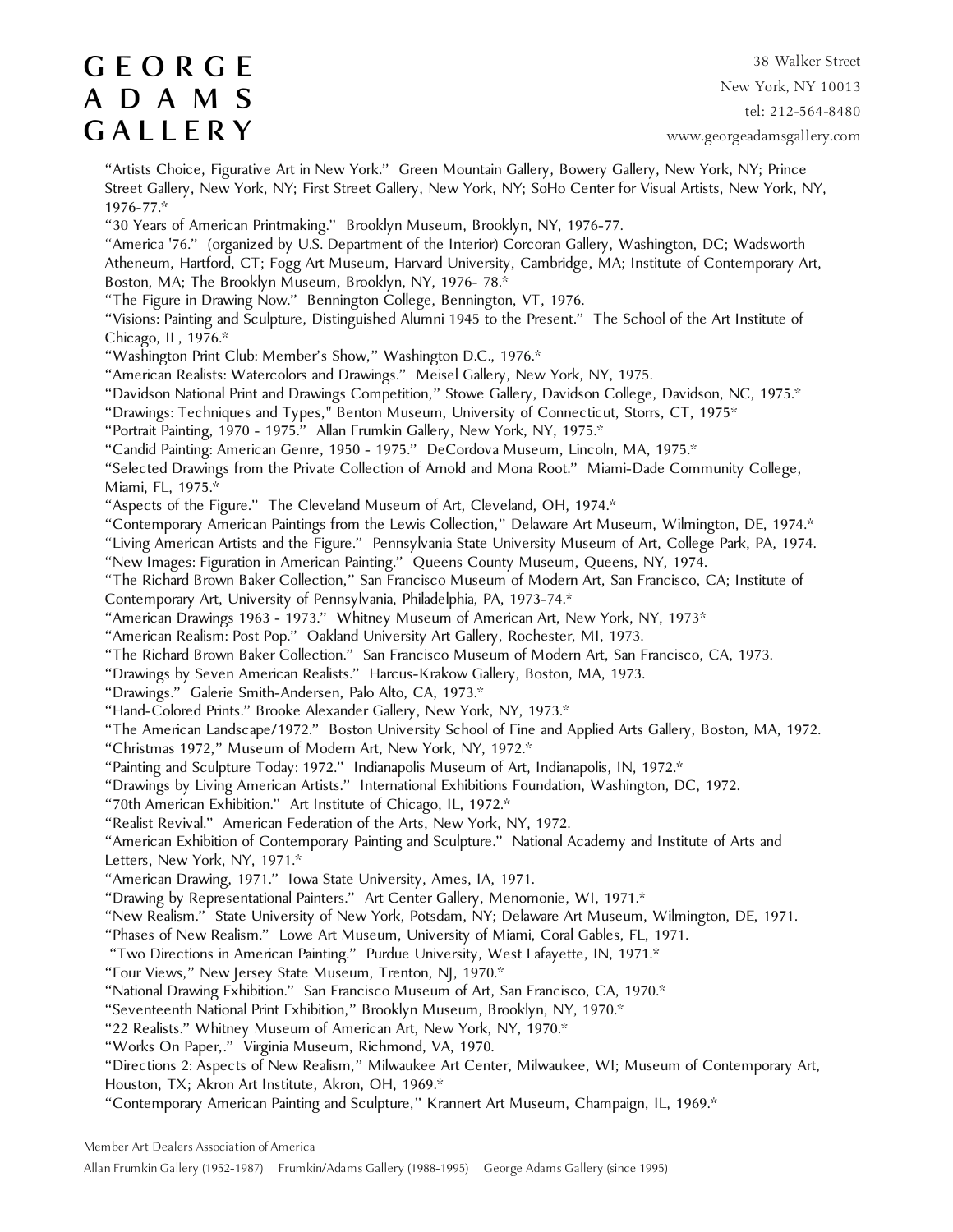## **GEORGE** A D A M S GALLERY

38 Walker Street New York, NY 10013 tel: 212-564-8480 www.georgeadamsgallery.com

"Report On the Sixties." Denver Art Museum, Denver CO, 1969. Group Show, San Francisco Museum of Art, San Francisco, CA, 1968-69. "Untitled: 1968," San Francisco Museum of Modern Art, San Francisco, CA, 1968. "Aspects of New Realism." Milwaukee Art Center, Milwaukee, WI; Museum of Contemporary Art, Houston, TX; Akron Art Institute, Akron, OH, 1968-69.\* "National Invitational Exhibition." San Francisco Museum of Modern Art, San Francisco, CA, 1968. Whitney Annual, Whitney Museum of American Art, New York, NY, 1967,\* 1968,\* 1969.\* "Environment." Dintenfass Gallery. New York, NY, 1967. "Contemporary American Drawings." Art Museum, University of Colorado, Denver, CO, 1967. "The Nude Now." Allan Frumkin Gallery, New York, NY, 1967. "Recent Figurative Art." Bennington College, Bennington, VT, 1967. "Realism Now." Vassar College, Poughkeepsie, NY, 1967. "Neysa McMein Purchase Awards," Whitney Museum of Art, New York, NY, 1966. "Contemporary Art, U.S.A." Norfolk Museum, Norfolk, VA, 1966. "The Media of Art Now." Art Museum, University of Kentucky, Louisville, KT, 1966. Group Show. Galerie Claude Bernard, Paris, 1966. Allan Frumkin Gallery, Chicago, IL, 1966, 1969, 1974. University of Nebraska Annual, Lincoln, NE, 1965.\* J.B. Speed Museum, Louisville, KT, 1965. "68th Annual Exhibition." Art Institute of Chicago, IL, 1965.\* "Young America." Whitney Museum of American Art, New York, NY, 1965.\* "Modern Realism and Surrealism." American Federation of the Arts, New York, NY, 1965. "The Figure International." American Federation of the Arts, New York, NY, 1965. "Recent Still-Life." Art Museum, Rhode Island School of Design, Providence, RI, 1965. PUBLIC COLLECTIONS: Art Institute of Chicago, IL Arkansas Arts Center, Little Rock, AR Bayly Art Museum of the University of Virginia, Charlottesville, VA Christian A. Johnson Memorial Gallery, Middlebury College, VT Columbus Museum of Art, Columbus, GA Delaware Art Museum, Wilmington, DE Fine Arts Center/Cheekwood, Nashville, TN Flint Institute of Arts, Flint, MI Hirshhorn Museum and Sculpture Garden, Washington, DC Hunter Museum of Art, Chattanooga, SC Kalamazoo Institute of Art, Kalamazoo, MI Metropolitan Museum of Art, New York, NY Metropolitan Transit Authority Arts for Transit, IRT Mezzanine, New York, NY Minneapolis Institute of Art, Minneapolis, MN Mt. Holyoke Museum of Art, South Hadley, MA Museum of Modern Art, New York, NY National Portrait Gallery, Washington, DC Neuberger Museum, Purchase, NY Philadelphia Museum of Art, Philadelphia, PA Ringling Museum of Art, Sarasota, FL San Francisco Museum of Modern Art, San Francisco, CA Smith College Museum of Art, Northampton, MA Toledo Art Museum, Toledo, OH University of Virginia Art Museum, Ablemare County, VA Valparaiso University, Valparaiso, IN